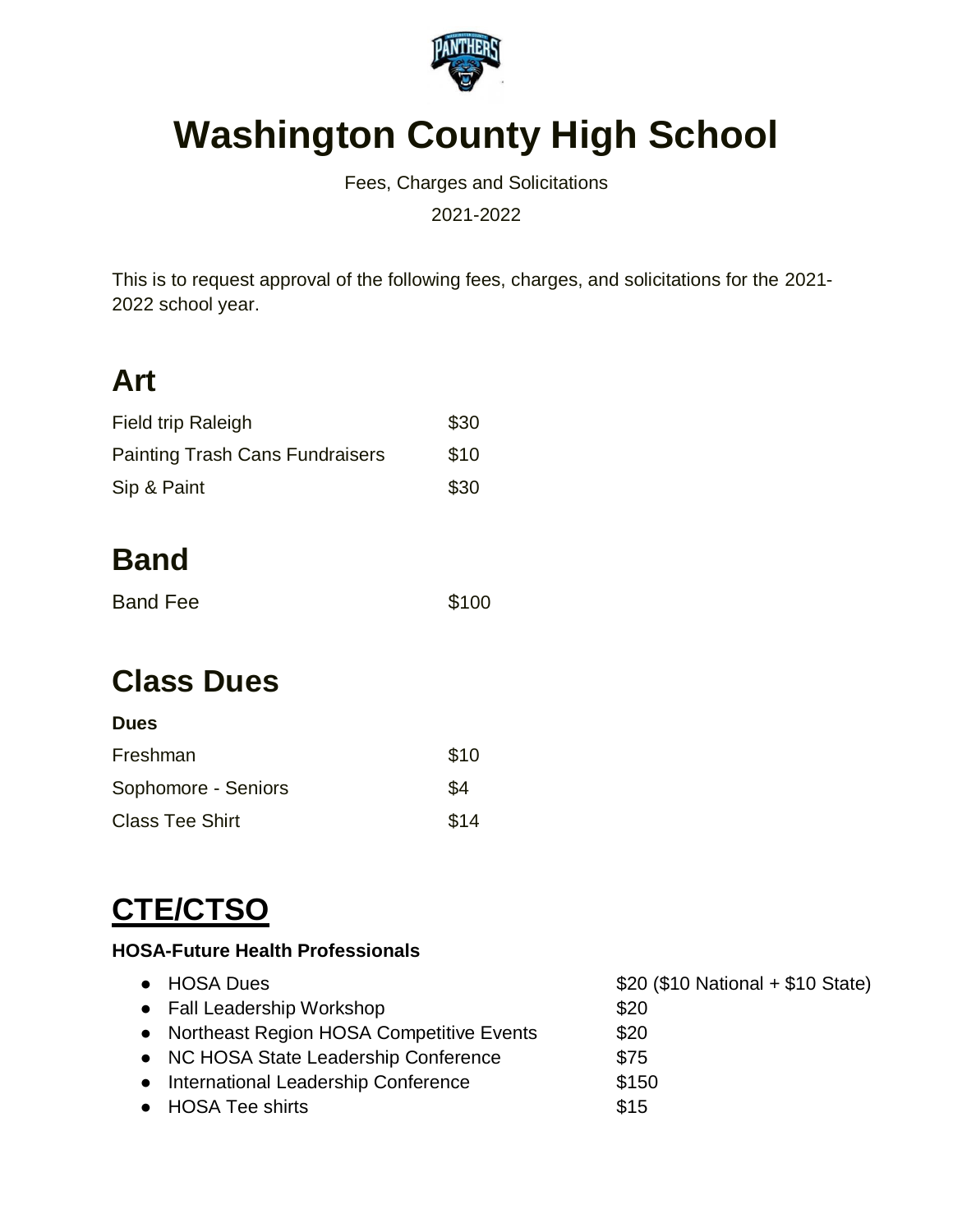#### **Fundraisers:**

|  | • Regional Raffle |  |  |
|--|-------------------|--|--|
|--|-------------------|--|--|

### **SkillsUSA**

| <b>SkillsUSA Dues</b>                         | \$15           |
|-----------------------------------------------|----------------|
| <b>Regional Competitive Events Conference</b> | \$15           |
| <b>State Conference</b>                       | \$50           |
| • Tee shirt/Long sleeve tee/hoodie            | \$10/\$17/\$25 |
| <b>Fundraisers:</b>                           |                |
| • Raffle Tickets                              | \$5            |
| • Plate Sale                                  | \$8            |
| • Christmas Grams                             | \$2            |
| Candle                                        | Price/brochure |
|                                               |                |

#### **FFA**

| <b>FFA Dues</b>            | \$12 |
|----------------------------|------|
| <b>District Conference</b> | \$15 |
| <b>State Conference</b>    | \$50 |
| <b>State Fair</b>          | \$10 |
| <b>NC State</b>            | \$30 |
| A&T                        | \$30 |

### **FBLA**

| Dues                                       | \$15 |
|--------------------------------------------|------|
| <b>Regional Conference</b>                 | S    |
| <b>State Conference Partial Hotel Cost</b> | \$50 |
| Regional Workshop Greensboro Conference    | \$60 |
| Cap for Peanut Festival                    |      |

## **English**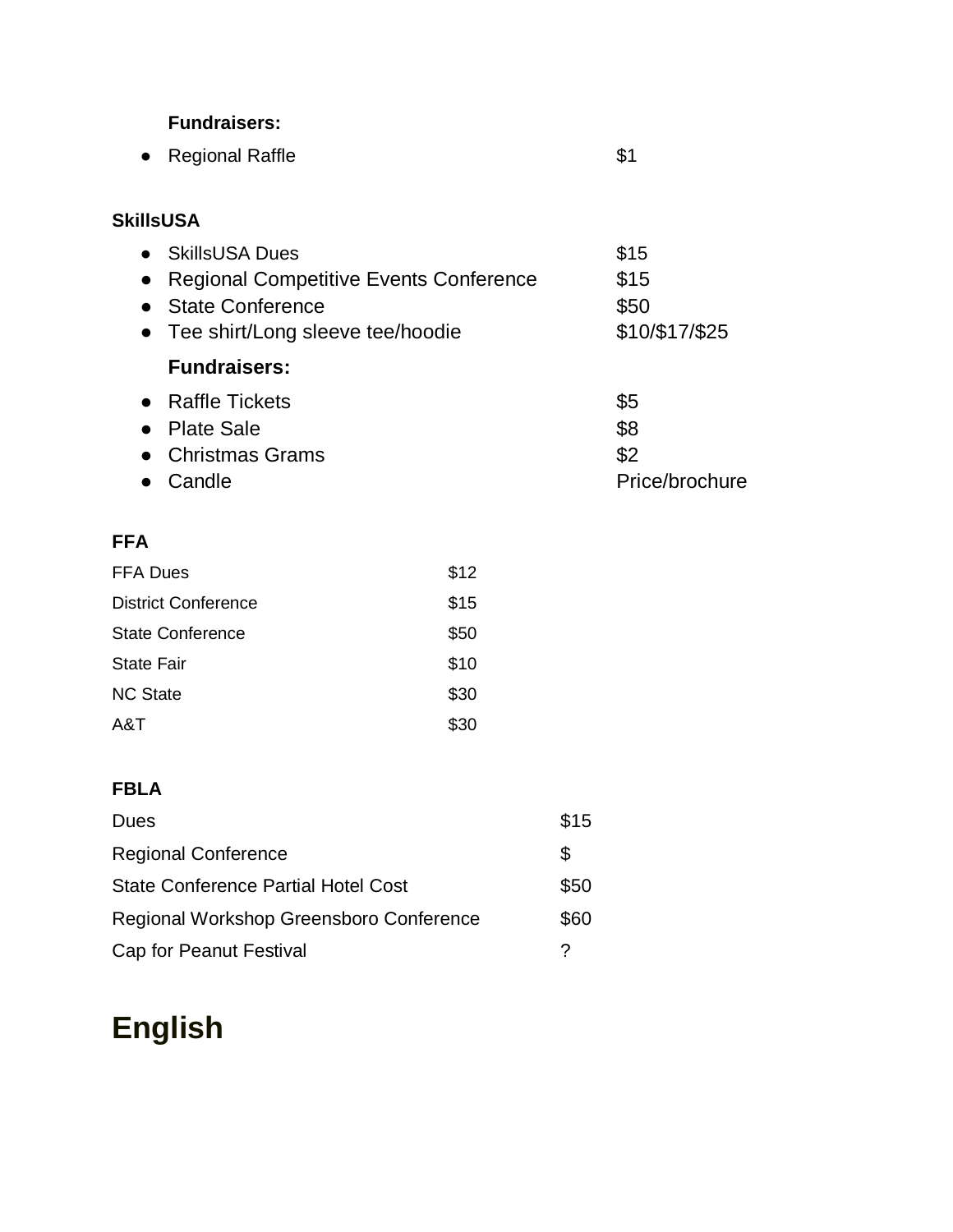### **Teacher Academy/FTA (Future Teachers of America)**

Dues **Example 2018 35 per delegate** 

## **Health/PE/Weight Training**

| <b>Uniforms Prices</b>                                 | \$20                           |
|--------------------------------------------------------|--------------------------------|
| <b>JROTC</b>                                           |                                |
| Fee                                                    | \$10.00 per cadet per semester |
| <b>Fayetteville State University Homecoming Parade</b> | \$20                           |
|                                                        |                                |
|                                                        |                                |

**Math** None

## **Media Center**

Overdue book fee  $$0.10/day$ 

## **National Honor Society**

| <b>Dues</b>                                                                   | \$25 |
|-------------------------------------------------------------------------------|------|
| Pickle sales (to cover charter fee \$385) home football game concession stand |      |

### **Prom**

| Fee       | \$40.00    |
|-----------|------------|
| Raffle    | \$5        |
| Doughnuts | $$10/b$ ox |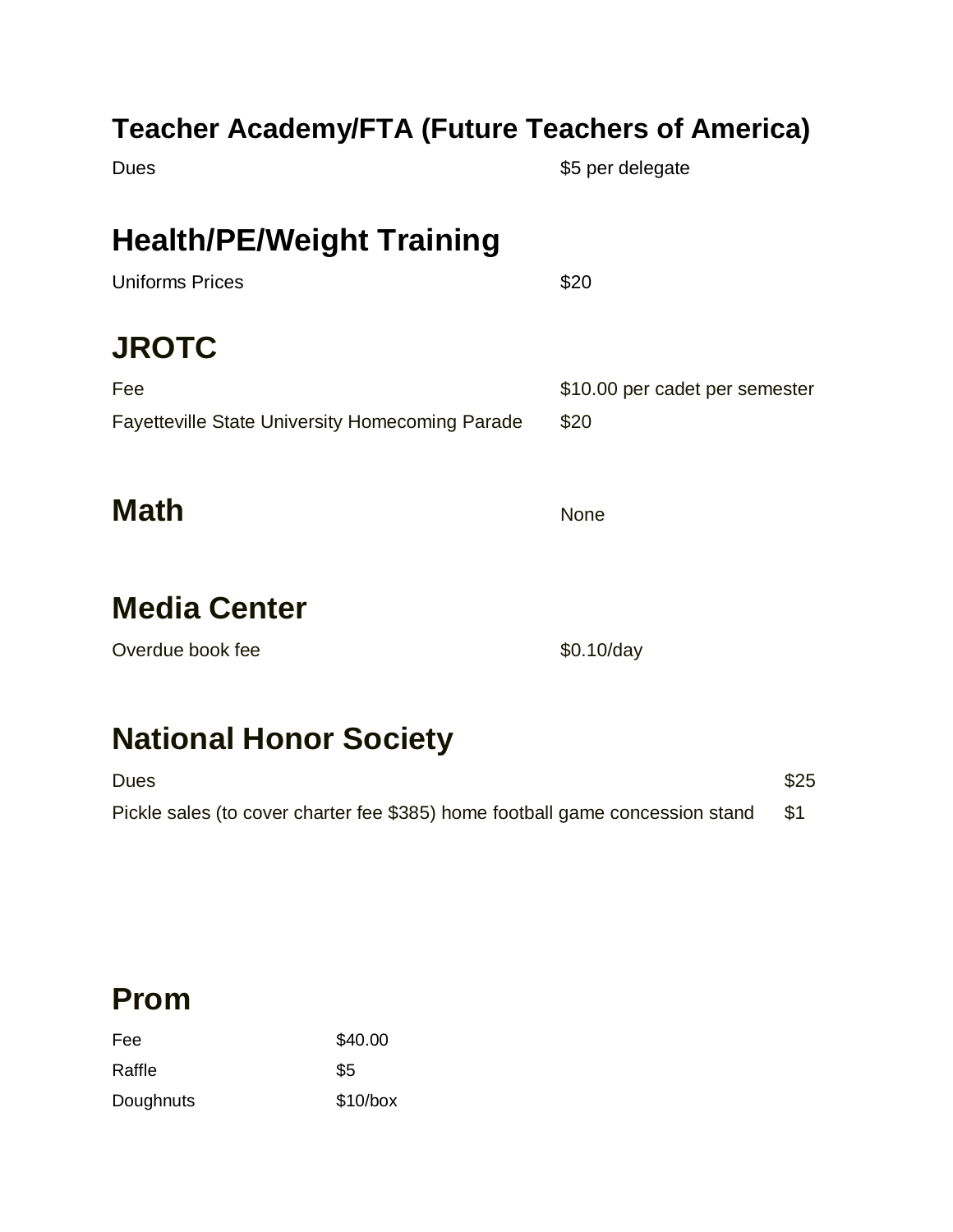### Science None

## **Social Studies**

History & Political Science Club \$20

## **Spanish**

## **Yearbook**

Prices to be determined we meet with the yearbook company

## **Washington County High School**

| <b>Parking Permits</b> | \$10 |
|------------------------|------|
|                        |      |

## **Athletic Events**

| Varsity Football, Basketball                            |     |  |  |
|---------------------------------------------------------|-----|--|--|
| JV Football, Baseball/Softball, JV Baseball, Volleyball | \$5 |  |  |
| Cheerleading                                            |     |  |  |

|  |  |  | Shoes, Briefs, Socks, Ribbons, Windsuit |  | \$200 |
|--|--|--|-----------------------------------------|--|-------|
|--|--|--|-----------------------------------------|--|-------|

| <b>SOLICITATIONS:</b> (Clubs will participate in the following fundraisers) |                     |                            |  |  |  |  |
|-----------------------------------------------------------------------------|---------------------|----------------------------|--|--|--|--|
| Spirit Wear 8.00 - 35.00                                                    | Doughnut Sales 8.00 | Citrus Sales 13.00 - 22.00 |  |  |  |  |
| 50/50 Raffle 1.00                                                           | Plant Sale 3.00     | Bar-B-Q/Fish 5.00          |  |  |  |  |